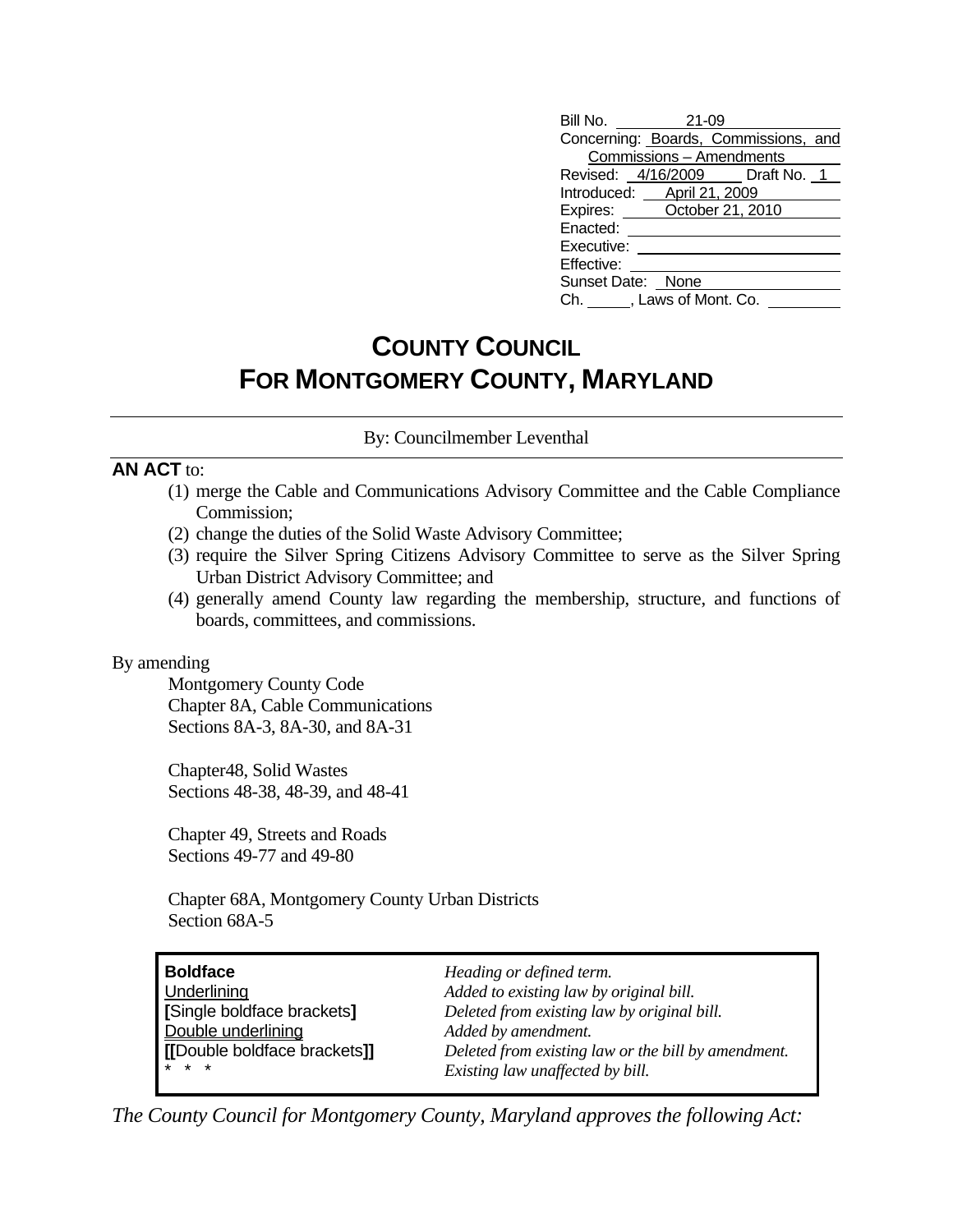| 1              |                                                                | Sec. 1. Sections 8A-3, 8A-30, and 8A-31 are amended as follows:                        |  |
|----------------|----------------------------------------------------------------|----------------------------------------------------------------------------------------|--|
| $\overline{2}$ | 8A-3. Definitions.                                             |                                                                                        |  |
| 3              |                                                                | $\ast$<br>$\ast$<br>$\ast$                                                             |  |
| 4              |                                                                | [ <i>Commission</i> means the Cable Compliance Commission.] <i>Committee</i> means the |  |
| 5              |                                                                | Committee on Cable and Telecommunications.                                             |  |
| 6              |                                                                | $\ast$<br>*                                                                            |  |
| 7              | 8A-30. [Cable and Communications Advisory Committee] Reserved. |                                                                                        |  |
| 8              | (a)                                                            | <i>Established.</i> The Cable and Communications Advisory Committee may                |  |
| 9              |                                                                | provide advice and recommendations to the County Executive, County                     |  |
| 10             |                                                                | Council, and the Department of Technology Services on all                              |  |
| 11             |                                                                | telecommunications issues, including the administration of this Chapter                |  |
| 12             |                                                                | and any franchise agreement or application.                                            |  |
| 13             | [(b)]                                                          | The Advisory Committee should meet quarterly or more frequently if                     |  |
| 14             |                                                                | requested by the County Executive or County Council or if the Chair or                 |  |
| 15             |                                                                | Committee finds it necessary.]                                                         |  |
| 16             | [(c)]                                                          | The Advisory Committee must have 15 voting members appointed by                        |  |
| 17             |                                                                | the Executive and confirmed by the Council for 3-year terms.<br>The                    |  |
| 18             |                                                                | members should broadly represent technology areas.]                                    |  |
| 19             | [(d)]                                                          | The membership must include one representative selected by the                         |  |
| 20             |                                                                | Montgomery County Chapter of the Maryland Municipal League; one                        |  |
| 21             |                                                                | representative selected by the City of Rockville; and one representative               |  |
| 22             |                                                                | selected by the City of Takoma Park. The members annually must elect                   |  |
| 23             |                                                                | the chairperson and vice chairperson of the Committee. A person must                   |  |
| 24             |                                                                | not serve more than 2 consecutive terms as chairperson.]                               |  |
| 25             | [(e)]                                                          | Members are subject to Chapter 19A, except that financial disclosure                   |  |
| 26             |                                                                | statements are confidential and limited to communications-related                      |  |
| 27             |                                                                | activities and interests.]                                                             |  |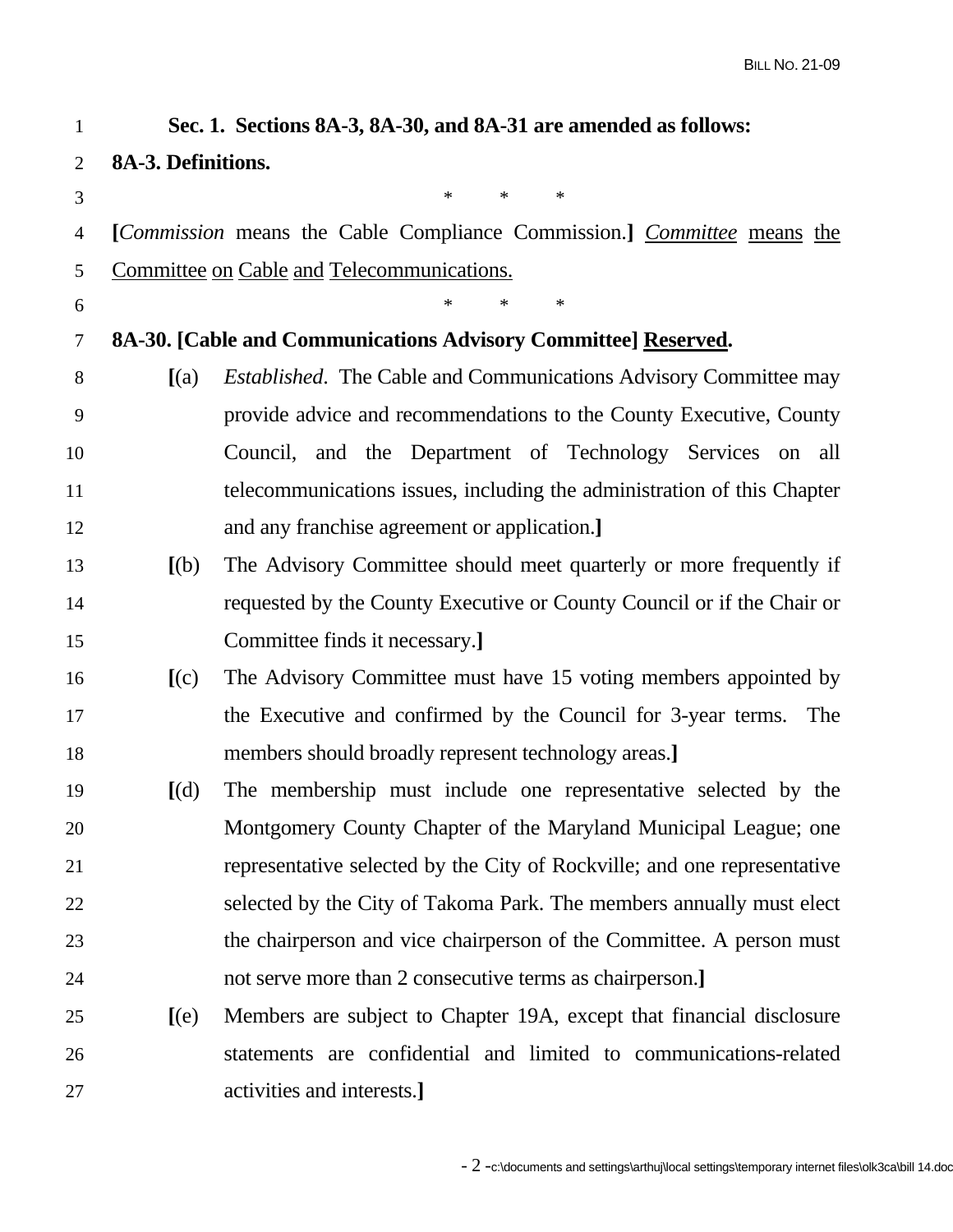## 28 **8A-31. Committee on Cable and Telecommunications [Compliance**  29 **Commission].**

- 30 (a) *Established*. The County Executive must appoint, subject to 31 confirmation by the Council, a Committee on Cable **[**Compliance 32 Commission**]** and Telecommunications **[**is established to adjudicate 33 subscriber complaints involving customer cable service and other 34 consumer protection claims that arise under this Chapter, any regulation 35 adopted or franchise agreement approved under this Chapter, or Section 36 11-4A**]**.
- 37 (b) *Membership*. The **[**Commission**]** Committee is comprised of **[**5**]** 17 38 voting members **[**appointed by the County Executive and confirmed by 39 the County Council. Each appointee must be appointed to a 3-year 40 term**]**. The Commission should include:
- 41 (1) a cable television service subscriber;
- 42 (2) a broadband Internet service subscriber;
- 43 (3) an individual with general business experience; **[**and**]**
- 44 (4) an individual with technical experience in communications**[**.**]**;
- 45 (5) 1 representative nominated by the County Chapter of the 46 Maryland Municipal League;
- 47 (6) 1 representative nominated by the City of Rockville; and
- 48 (7) 1 representative nominated by the City of Takoma Park.
- 49 (c) *Officers*. The **[**Commissioners**]** members annually must elect a chair 50 and vice chair of the **[**Commission**]** Committee. An individual must not 51 serve more than 2 consecutive terms as chair.
- 52 (d) **[**Reserved**]**.*Meetings.* The Committee meets at the call of the chair as 53 often as required to perform its duties, but at least quarterly. A majority 54 of the voting members are a quorum for the transaction of business, and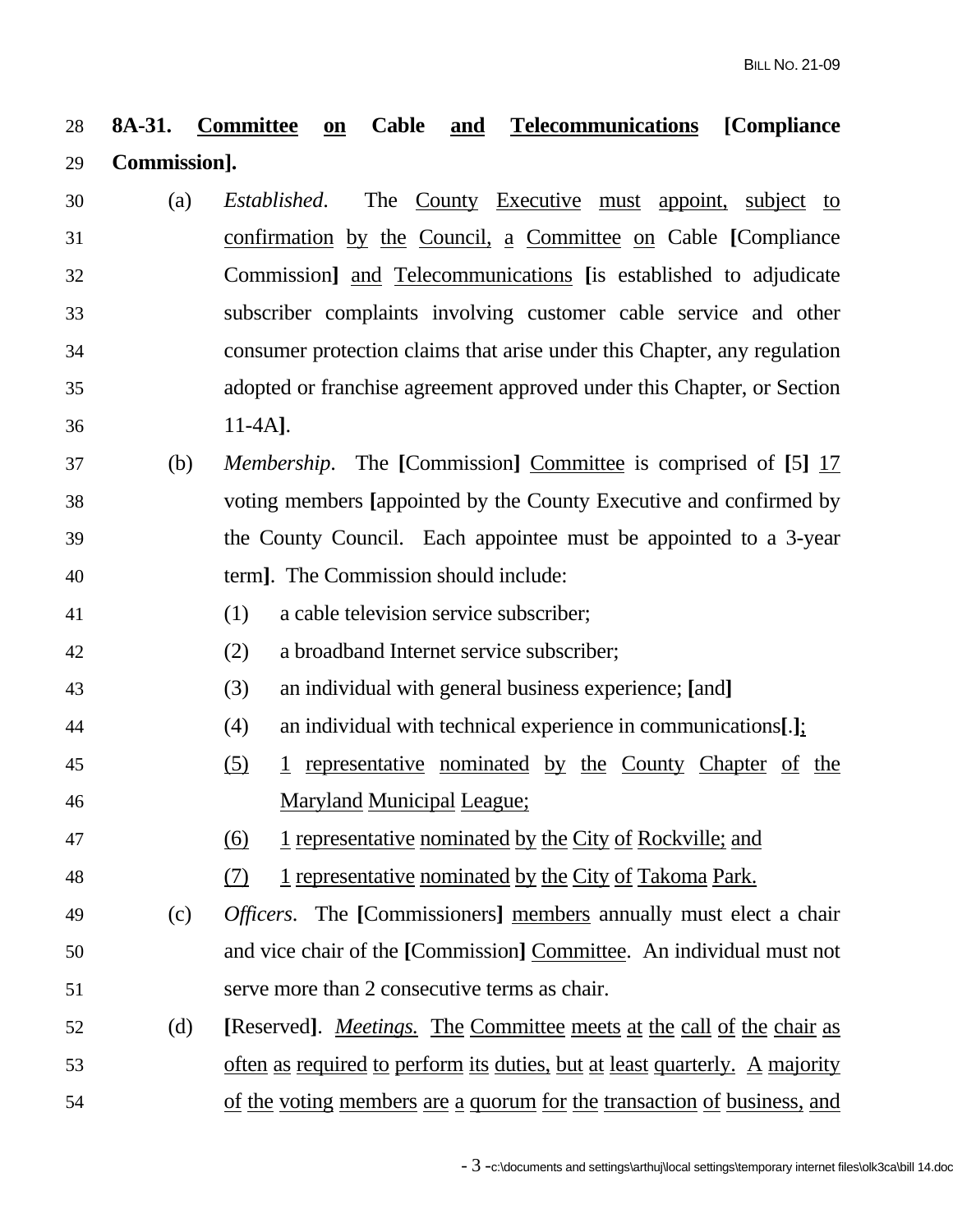- 55 a majority of the voting members present at any meeting may take any 56 official action.
- 57 (e) *Ethics*. Each member of the **[**Commission**]** Committee is subject to 58 Chapter 19A, except that the member must file a limited public financial 59 disclosure statement regarding any communication-related activities and 60 interests and a full confidential financial disclosure statement.
- 61 (f) *Authority*. The **[**Commission may**]** Committee must:
- 62 (1) advise and make recommendations to the County Executive, 63 County Council, and the Department of Technology Services on 64 all telecommunications issues, including the administration of 65 this Chapter and any franchise agreement or application; and
- 66 (2) adjudicate subscriber complaints involving customer cable 67 service and other consumer protection claims that arise under this 68 Chapter, any regulation adopted or franchise agreement approved 69 under this Chapter, or Section 11-4A, and in so doing:
- 70 **[**(1)**]** (A) **[**Require**]** require a franchisee to provide a refund to a 71 complainant.
- 72 **[**(2)**]** (B) **[**Appoint**]** appoint a qualified person to mediate a case if 73 the complainant and respondent agree to binding or non-74 binding mediation. A consent order resulting from 75 mediation and approved by the **[**Commission**]** Committee 76 is an order of the **[**Commission**]** Committee. If the 77 mediator or the **[**Commission**]** Committee finds that the 78 parties are not likely to agree to a mediated consent order 79 within a reasonable time, the **[**Commission**]** Committee 80 must decide the case.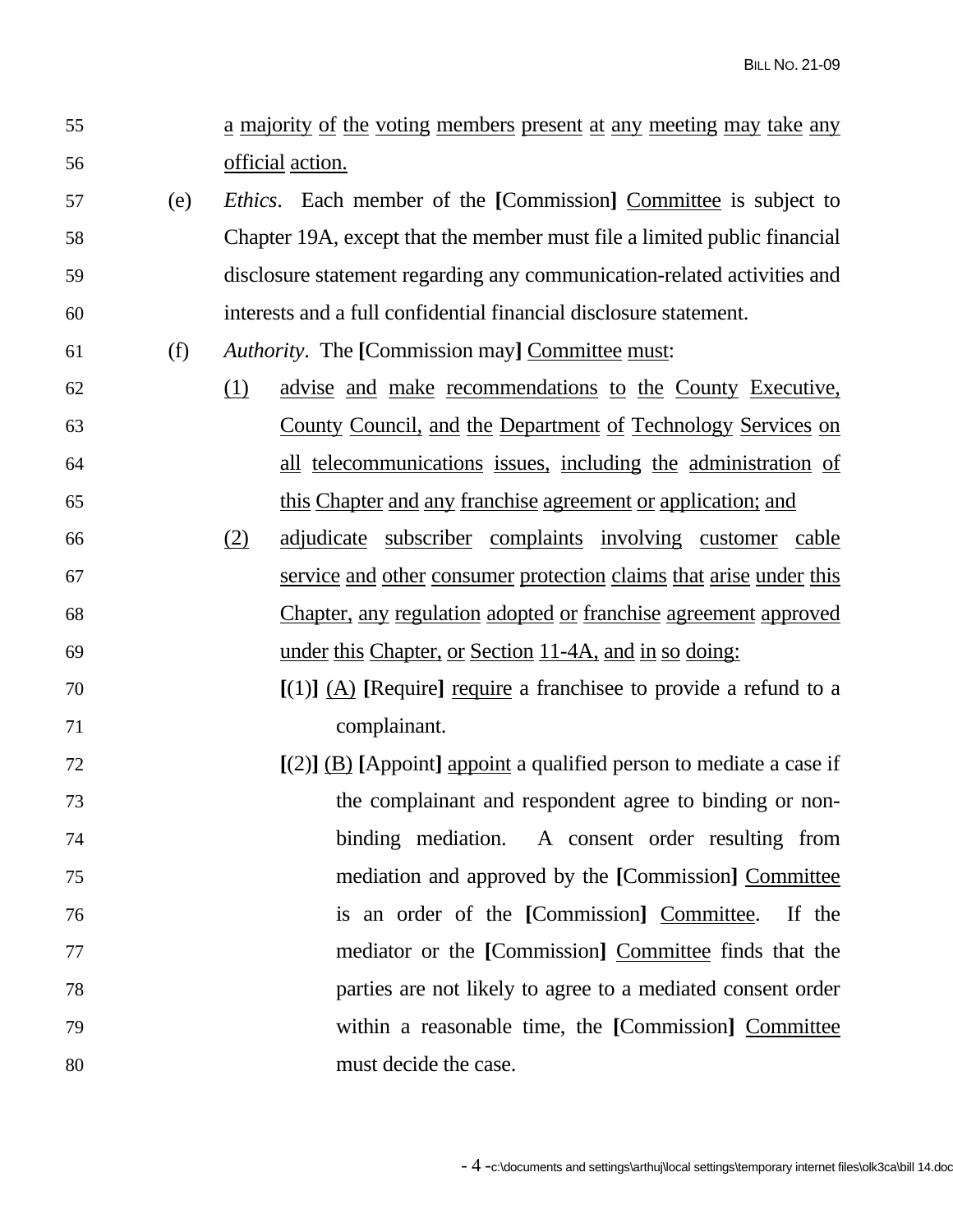| 81  |     |     | $[(3)]$ (C) [Order] order a franchisee to pay damages of up to   |
|-----|-----|-----|------------------------------------------------------------------|
| 82  |     |     | \$1,000 to a person injured or aggrieved by the franchisee's     |
| 83  |     |     | actions. This limit applies separately to each violation.        |
| 84  | (g) |     | <b>Hearing Procedures.</b>                                       |
| 85  |     | (1) | The Administrative Procedures Act (Article II of Chapter 2A)     |
| 86  |     |     | applies to a complaint filed with the [Commission] Committee     |
| 87  |     |     | and governs the [Commission's] Committee's hearings and          |
| 88  |     |     | decisions, unless otherwise expressly provided in this Chapter.  |
| 89  |     |     | The [Commission] Committee may issue procedural rules under      |
| 90  |     |     | method (2) to implement this subsection.                         |
| 91  |     | (2) | Before filing a complaint with the [Commission] Committee, a     |
| 92  |     |     | complainant must file the complaint with the county [cable       |
| 93  |     |     | administrator] Cable Administrator. If the [cable administrator] |
| 94  |     |     | Cable Administrator is unable to resolve the complaint to the    |
| 95  |     |     | complainant's satisfaction within 30 days, the complainant may   |
| 96  |     |     | file the complaint with the [Commission] Committee.              |
| 97  |     | (3) | If the [Commission] Committee decides to conduct a public        |
| 98  |     |     | hearing on the complaint, the [Commission] Committee must        |
| 99  |     |     | notify the complainant, the franchises, the county cable         |
| 100 |     |     | administrator or the County's Chief Information Officer (CIO),   |
| 101 |     |     | and any other person that [Commission] Committee rules require   |
| 102 |     |     | to be notified. Except as provided in Section 2A-9, the notice   |
| 103 |     |     | must be sent at least 15 days before the hearing.<br>The         |
| 104 |     |     | [Commission] Committee may hold a hearing at the request of      |
| 105 |     |     | any party to the complaint (which may include the cable          |
| 106 |     |     | administrator or CIO) or on the [Commission's] Committee's       |
| 107 |     |     | own initiative, or may decide a complaint without a hearing.     |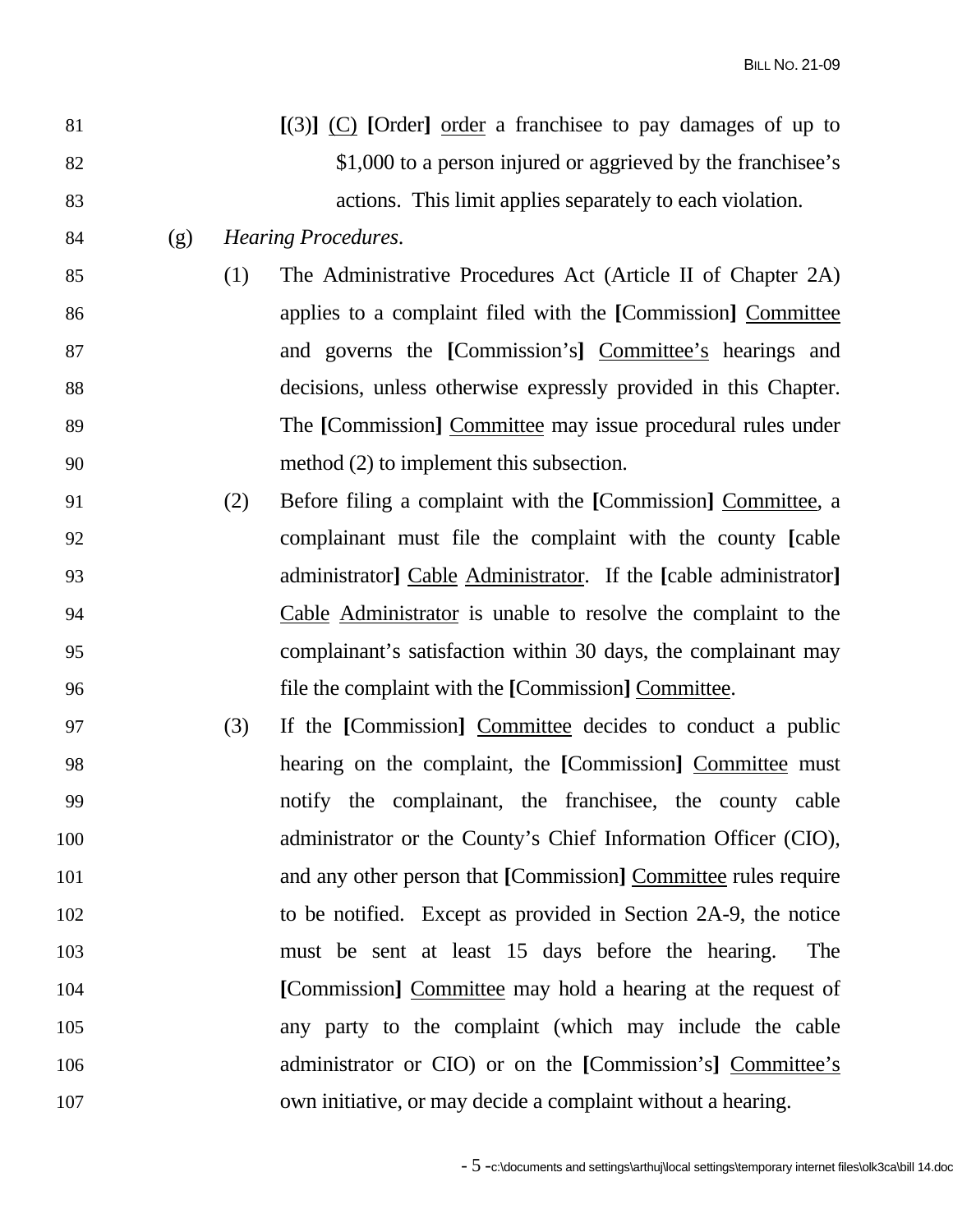108 (h) *Legal representation*. The County Attorney must provide legal advice 109 and representation to the **[**Commission**]** Committee and must enforce 110 any [Commission] Committee order. The County Attorney may 111 represent the interests of the County in any proceeding before the 112 **[**Commission**]** Committee, consistent with policies established by the 113 Council.

- 114 (i) *Conflicting subscriber agreement*. Any provision in a subscriber 115 agreement, whether written or oral, that conflicts with this Chapter, a 116 franchise agreement, or any regulation or other legal requirement is 117 unenforceable. An unenforceable provision does not affect other 118 provisions of the subscriber agreement that can be given effect without 119 the unenforceable provision. "Subscriber agreement" includes any 120 agreement that the franchisee requires a subscriber to agree to as a 121 condition of receiving cable service or any other products and services.
- 122 (j) *Fee*. The Executive may issue regulations under method (3) setting a 123 reasonable fee for filing a complaint with the **[**Commission**]** Committee. 124 The filer must pay the fee to the County when filing a complaint. The 125 **[**Commission**]** Committee, **[**cable administrator**]** Cable Administrator, 126 or CIO may waive the filing fee upon request if the fee would **[**be**]** 127 create a financial hardship for the complainant. If the parties agree to a 128 consent order after mediation, the **[**Commission**]** Committee may refund 129 the filing fee. The **[**Commission**]** Committee may order the losing party 130 to pay another party's filing fees or other reasonable expenses related to 131 the hearing, including attorney's fees, in addition to ordering payment 132 of damages.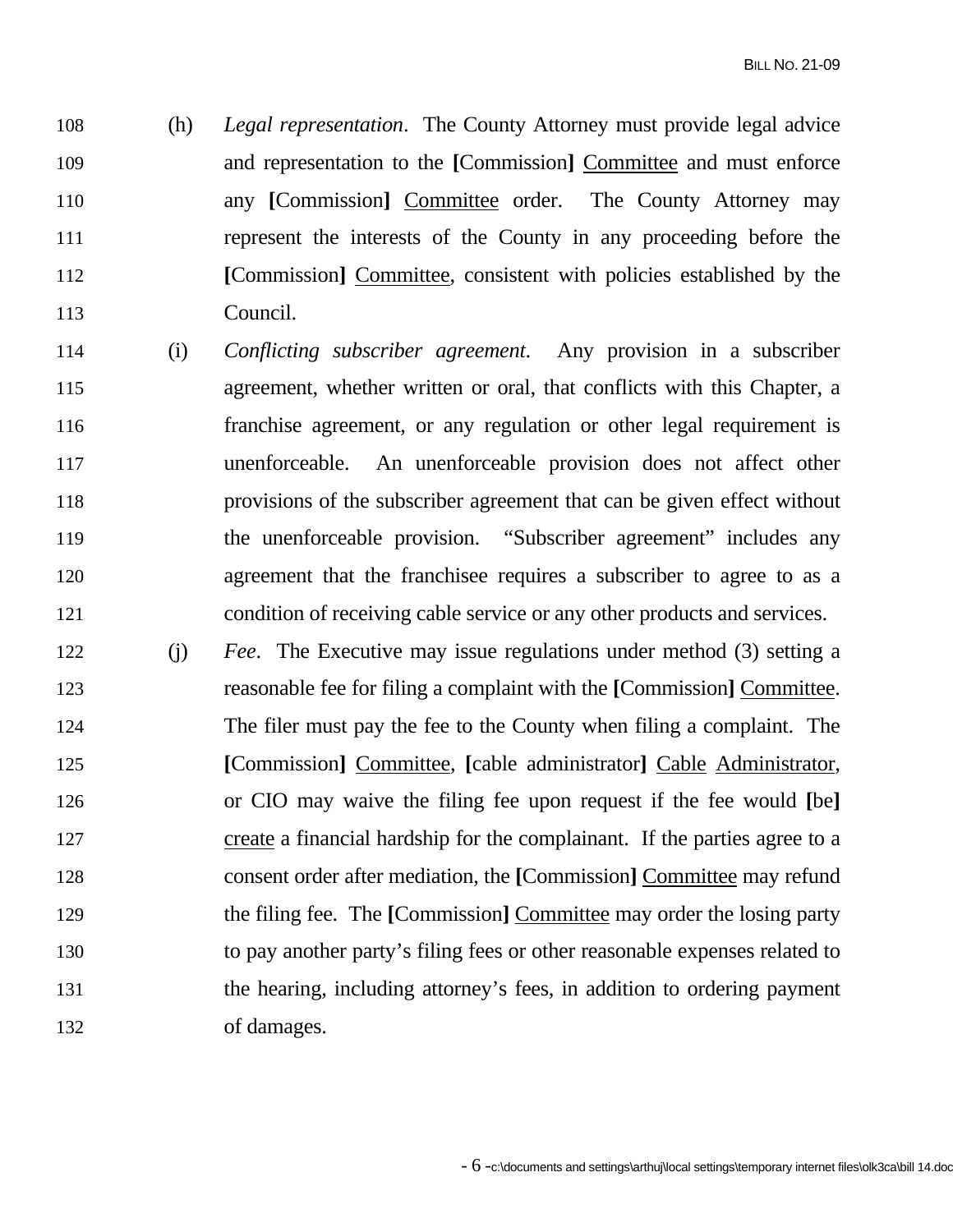| 133 | (k) | Staff and other support. The Chief Administrative Officer must provide    |
|-----|-----|---------------------------------------------------------------------------|
| 134 |     | the services and County facilities that are reasonably necessary for the  |
| 135 |     | [Commission] Committee to perform its duties.                             |
| 136 |     | Sec. 2. Sections 48-38, 48-39, and 48-41 are amended as follows:          |
| 137 |     | 48-38. Established; composition; terms.                                   |
| 138 | (a) | <i>Creation:</i> The County Executive must appoint a Solid Waste Advisory |
| 139 |     | Committee, subject to confirmation by the County Council.                 |
| 140 | (b) | Composition:                                                              |
| 141 |     | The Committee has 15 voting members.<br>(1)                               |
| 142 |     | Committee has one ex officio nonvoting member<br>(2)<br><b>The</b>        |
| 143 |     | representing the Maryland-National Capital Park and Planning              |
| 144 |     | Commission.                                                               |
| 145 | (c) | Appointment:                                                              |
| 146 |     | The County Executive should appoint members so that the<br>(1)            |
| 147 |     | Committee membership reflects:                                            |
| 148 |     | broad geographic areas of the [county] County;<br>(A)                     |
| 149 |     | the solid waste industry;<br>(B)                                          |
| 150 |     | (C)<br>business users;                                                    |
| 151 |     | a representative of the County Chapter of the Maryland<br>(D)             |
| 152 |     | Municipal League; and                                                     |
| 153 |     | the general public.<br>(E)                                                |
| 154 |     | The Executive must request from the Council, and the Council<br>(2)       |
| 155 |     | may submit, a list of nominees to be considered for appointment           |
| 156 |     | by the Executive.                                                         |
| 157 | (d) | <i>Term:</i> The term of members of the Committee is 3 years. A member    |
| 158 |     | serves until a successor has been appointed and qualified.                |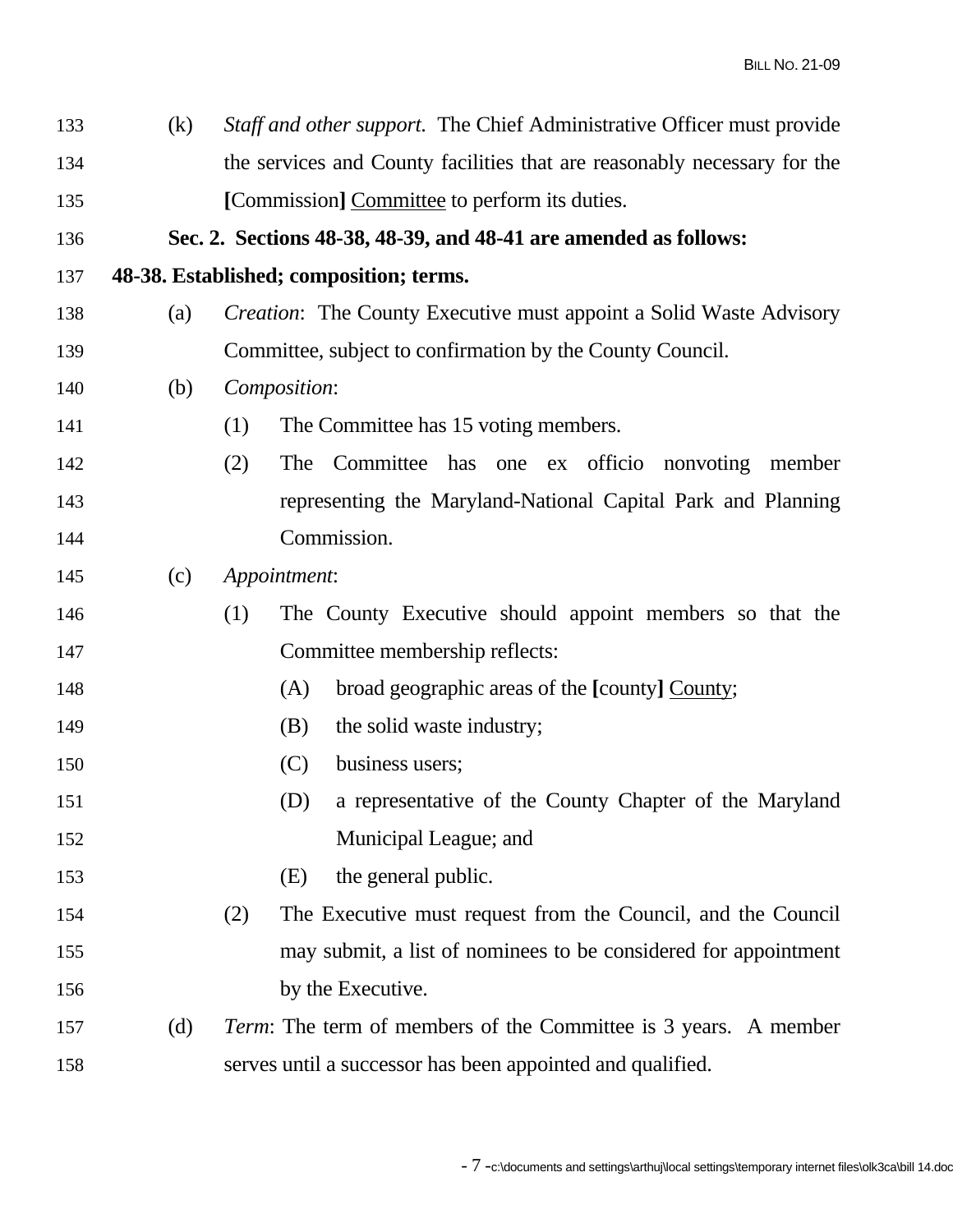#### 159 **48-39. Duties.**

160 The **[**committee shall be advisory to the county council and the county 161 executive on all matters relating to solid waste management within the county. In 162 particular, the committee shall**]** Committee must:

- 163 (a) advise the County Council and County Executive on all matters relating 164 to solid waste management in the County;
- 165 (b) **[**Review**]** review and offer recommendations on the ten-year solid waste 166 management plans for the **[**county.**]** County;
- 167 **[**(b)**]** (c) **[**Investigate**]** investigate and make recommendations on systematic 168 programs and alternative methods, both public and private, for the 169 storage, collection, transportation, processing, disposal and resource 170 recovery of solid wastes, including sludge**[**.**]**;
- 171 **[**(c)**]** (d) **[**Evaluate**]** evaluate the impact of the solid waste management 172 program on citizens, institutions, business, and industry throughout the 173 **[**county.**]** County;
- 174 **[**(d)**]** (e) **[**Recommend**]** recommend methods to assure public involvement in 175 solid waste planning, and develop educational programs to inform the 176 public on all aspects of solid waste management**[**.**]**;
- 177 **[**(e)**]** (f) **[**Recommend local**]** recommend County and state legislation 178 necessary to accomplish effective solid waste management**[**.**]**;
- 179 **[**(f)**]** (g) **[**Review**]** review and comment on the annual **[**county**]** County budget 180 for solid waste activities**.**

# 181 **[**(g)**]** (h) advise the County on the execution of the policies and strategies in the 182 Facilities Master Plan for the Solid Waste Operations in the Dickerson 183 Area; and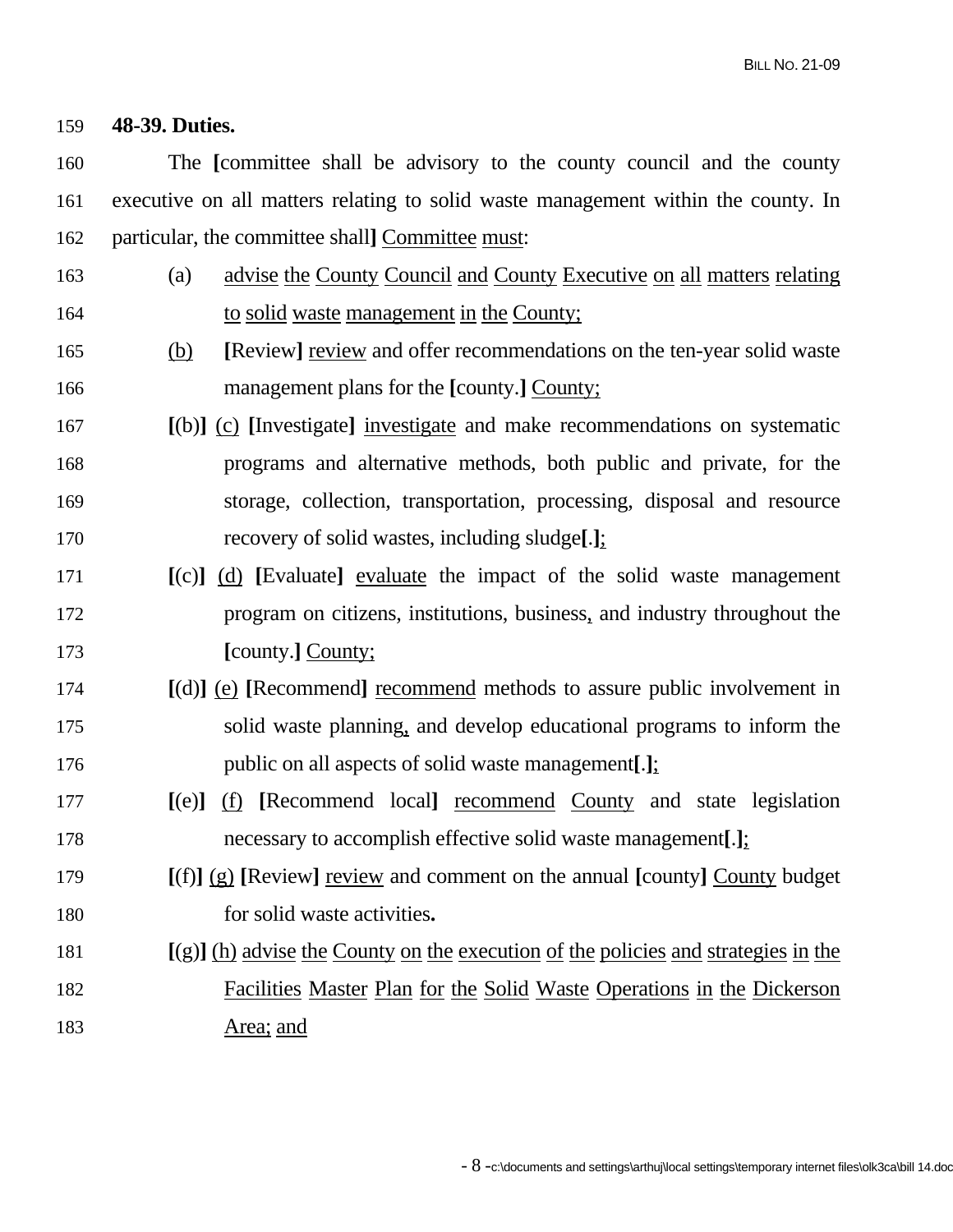184 **(**i) **[**Submit**]** to the **[**county executive**]** Executive and **[**county council**]** 185 Council, and make available to the general public, an annual report of 186 the activities of the **[**committee] Committee. 187 \* \* \* 188 **48-41. Administrative and staff support.**  189 The **[**chief administrative officer shall make available to**]** Chief Administrative 190 Officer must provide the **[**committee**]** Committee administrative and staff 191 services and facilities necessary to assist the **[**committee**]** Committee in its 192 work. 193 **Sec. 2. Section 68A-5 is amended as follows:**  194 **68A-5. Advisory committees.**  195 (a) *Composition*. Each urban district must have an advisory committee, or 196 an urban district corporation board of directors, whose members are 197 appointed by the County Executive and confirmed by the County 198 Council. 199 \* \* \* 200 (3) The Silver Spring Citizens Advisory Committee must serve as 201 the Silver Spring Urban District Advisory Committee **[**has 11 202 members. The County Executive must strive to appoint the 203 members so that: 204 (A) two members are persons nominated by the Greater Silver 205 Spring Chamber of Commerce; 206 (B) three members represent optional method developers; 207 (C) three members represent a business that employs fewer 208 than 25 employees; 209 (D) two members represent a residential community in the 210 urban district; and